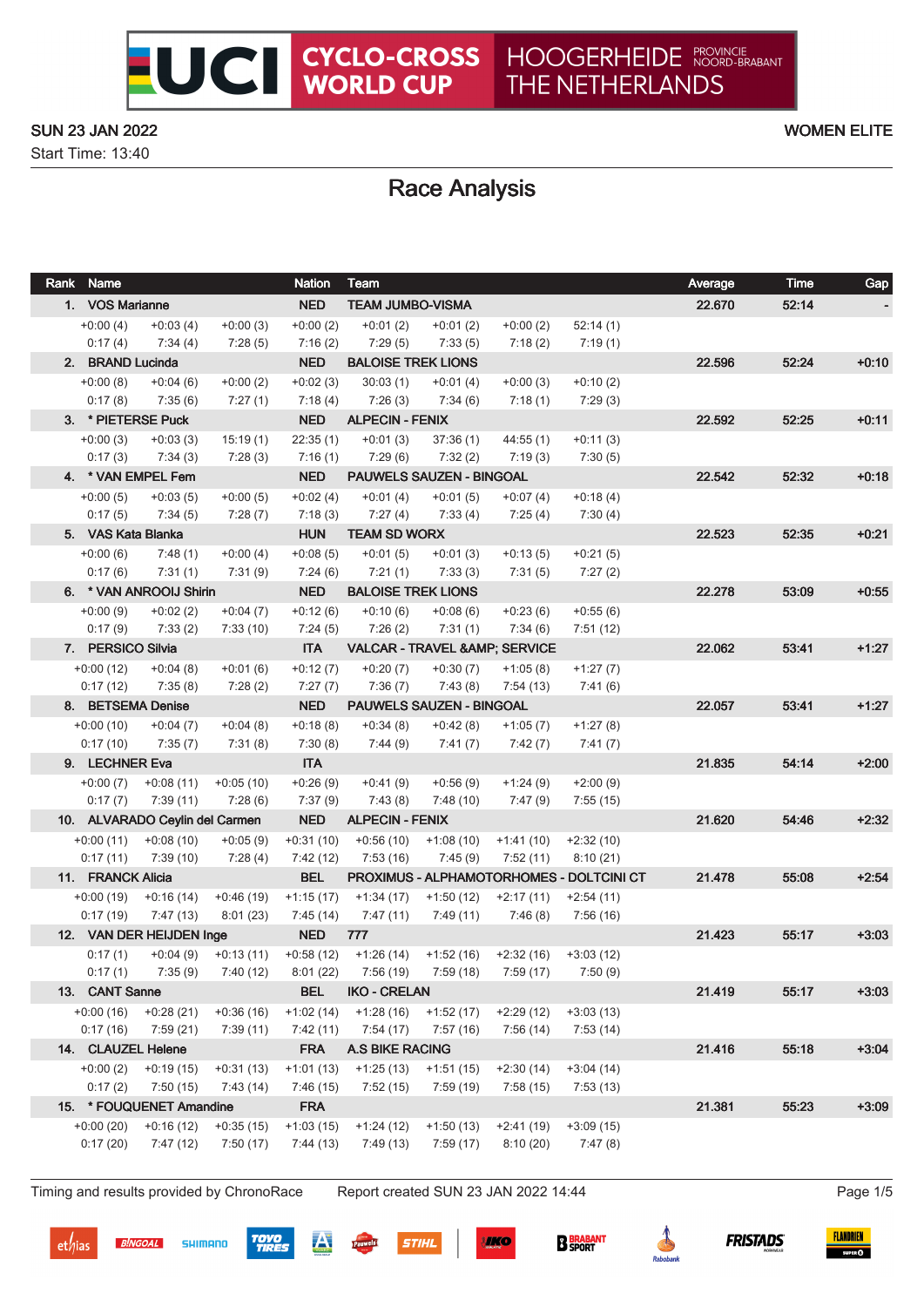Start Time: 13:40

# Race Analysis

UCI CYCLO-CROSS

| Rank Name           |                                      |                          | <b>Nation</b>           | <b>Team</b>                             |                                 |                                   |                         | Average | Time  | Gap     |
|---------------------|--------------------------------------|--------------------------|-------------------------|-----------------------------------------|---------------------------------|-----------------------------------|-------------------------|---------|-------|---------|
| 16. KASTELIJN Yara  |                                      |                          | <b>NED</b>              | <b>IKO - CRELAN</b>                     |                                 |                                   |                         | 21.377  | 55:24 | $+3:10$ |
|                     | $+0.00(15)$ $+0.16(13)$              | $+0:28(12)$              | $+1:04(16)$             | $+1:27(15)$                             | $+1:50(14)$                     | $+2:29(13)$                       | $+3:10(16)$             |         |       |         |
| 0:17(15)            | 7:47 (14)                            | 7:43(15)                 | 7:52(18)                | 7:51 (14)                               | 7:56 (15)                       | 7:58 (16)                         | 8:00(17)                |         |       |         |
|                     | 17. VAN ALPHEN Aniek                 |                          | <b>NED</b>              | 777                                     |                                 |                                   |                         | 21.372  | 55:25 | $+3:11$ |
| $+0:01(24)$         | $+0:30(22)$                          | $+0.46(20)$              | $+1:23(19)$             | $+1:50(18)$                             | $+2:08(19)$                     | $+2:40(17)$                       | $+3:11(17)$             |         |       |         |
| 0:18(24)            | 8:00 (23)                            | 7:47 (16)                | 7:53 (19)               | 7:55 (18)                               | 7:51 (13)                       | 7:51 (10)                         | 7:50(10)                |         |       |         |
| 18. BAKKER Manon    |                                      |                          | <b>NED</b>              | <b>IKO - CRELAN</b>                     |                                 |                                   |                         | 21.366  | 55:26 | $+3:12$ |
|                     | $+0.01(31)$ $+0.30(23)$              | $+1:00(24)$              | $+1:31(20)$             | $+1:51(19)$                             | $+2:08(18)$                     | +2:41 (18)                        | $+3:12(18)$             |         |       |         |
| 0:18(31)            | 8:00(22)                             | 8:01(25)                 | 7:47(16)                | 7:48 (12)                               | 7:50 (12)                       | 7:52(12)                          | 7:50(11)                |         |       |         |
|                     | 19. NORBERT RIBEROLLE Marion         |                          | <b>BEL</b>              |                                         | <b>STARCASINO CX TEAM</b>       |                                   |                         | 21.309  | 55:34 | $+3:20$ |
|                     | $+0:00(23)$ $+0:21(16)$              | $+0:31(14)$              | $+0:57(11)$             | $+1:15(11)$                             | +1:38 (11)                      | +2:31 (15)                        | $+3:20(19)$             |         |       |         |
| 0:17(23)            | 7:52 (16)                            | 7:41 (13)                | 7:42 (10)               | 7:46 (10)                               | 7:56 (14)                       | 8:12(23)                          | 8:08(20)                |         |       |         |
|                     | 20. * ZEMANOVA Kristyna              |                          | <b>CZE</b>              |                                         |                                 |                                   |                         | 20.931  | 56:35 | $+4:21$ |
|                     | $+0.00(18)$ $+0.27(20)$              | $+0.48(21)$              | $+1:32(23)$             | $+2:03(21)$                             | +2:43 (21)                      | $+3:32(20)$                       | $+4:21(20)$             |         |       |         |
| 0:17(18)            | 7:58 (20)                            | 7:52 (18)                | 8:00(21)                | 7:59 (20)                               | 8:13(24)                        | 8:08(18)                          | 8:08(19)                |         |       |         |
| 21. CLAUZEL Perrine |                                      |                          | <b>FRA</b>              | <b>A.S BIKE RACING</b>                  |                                 |                                   |                         | 20.883  | 56:42 | $+4:28$ |
| 0:17(14)            | $+0:00(14)$ $+0:22(18)$<br>7:53 (18) | $+0.45(17)$<br>7:54 (20) | $+1:31(21)$<br>8:02(23) | $+2:06(22)$<br>8:03(22)                 | +2:43 (22)<br>8:10 (21)         | $+3:32(21)$<br>8:08(19)           | +4:28 (21)              |         |       |         |
| 22. * BURQUIER Line |                                      |                          | <b>FRA</b>              | <b>A.S BIKE RACING</b>                  |                                 |                                   | 8:15(23)                | 20.867  | 56:45 | $+4:31$ |
|                     | $+0.00(13)$ $+0.26(19)$              | $+0.48(22)$              | $+1:22(18)$             | +1:57 (20)                              | $+2:33(20)$                     | +3:32 (22)                        |                         |         |       |         |
| 0:17(13)            | 7:57 (19)                            | 7:53 (19)                | 7:50(17)                | 8:03(23)                                | 8:09 (20)                       | 8:18(24)                          | $+4:31(22)$<br>8:18(24) |         |       |         |
| 23. TRUYEN Marthe   |                                      |                          | <b>BEL</b>              | <b>IKO - CRELAN</b>                     |                                 |                                   |                         | 20.719  | 57:09 | $+4:55$ |
| $+0:00(22)$         | +0:22 (17)                           | $+0.45(18)$              | $+1:32(22)$             | $+2:06(23)$                             | +2:44 (23)                      | +3:43 (23)                        | $+4:55(23)$             |         |       |         |
| 0:17(22)            | 7:53 (17)                            | 7:54(21)                 | 8:03(24)                | 8:02(21)                                | 8:11 (22)                       | 8:18 (24)                         | 8:31(32)                |         |       |         |
|                     | 24. VERDONSCHOT Laura                |                          | <b>BEL</b>              |                                         |                                 |                                   |                         | 20.659  | 57:19 | $+5:05$ |
|                     | $+0.01(26)$ $+0.33(25)$              | $+1:06(26)$              | $+1:58(25)$             | $+2:44(26)$                             | +3:31 (26)                      | +4:24 (26)                        | $+5:05(24)$             |         |       |         |
| 0:18(26)            | 8:03(25)                             | 8:04(28)                 | 8:08(28)                | 8:14 (27)                               | 8:20(26)                        | 8:12(22)                          | 8:00(18)                |         |       |         |
| 25. MORICHON Anais  |                                      |                          | <b>FRA</b>              |                                         |                                 |                                   |                         | 20.643  | 57:22 | $+5.08$ |
|                     | $+0:00(17)$ $+0:33(26)$              | $+0.59(23)$              | $+1:38(24)$             | +2:23 (24)                              | +3:01 (24)                      | +4:07 (24)                        | +5:08 (25)              |         |       |         |
| 0:17(17)            | 8:04(26)                             | 7:57(22)                 | 7:55(20)                | 8:13(26)                                | 8:11(23)                        | 8:25(30)                          | 8:20(26)                |         |       |         |
|                     | 26. NUNO PALACIO Aida                |                          | <b>ESP</b>              |                                         |                                 | RIO MIERA - CANTABRIA DEPORTE     |                         | 20.459  | 57:53 | $+5:39$ |
| $+0:01(27)$         | +0:46 (29)                           | $+1:16(28)$              | $+2:06(26)$             | $+2:44(25)$                             | $+3:31(25)$                     | $+4:24(25)$                       | $+5:39(26)$             |         |       |         |
| 0:18(27)            | 8:16(29)                             | 8:01(26)                 | 8:06(25)                | 8:06(24)                                | 8:20(27)                        | 8:12(21)                          | 8:34(33)                |         |       |         |
|                     | 27. * SCHREIBER Marie                |                          | <b>LUX</b>              |                                         | <b>TORMANS CYCLO CROSS TEAM</b> |                                   |                         | 20.311  | 58:18 | $+6.04$ |
|                     | $+0.01(42)$ $+0.54(34)$              | +1:23 (29)               | +2:19 (29)              |                                         | $+3:00(27)$ $+4:00(28)$         | $+5:05(27)$                       | $+6:04(27)$             |         |       |         |
|                     | $0:18(42)$ $8:24(34)$                |                          |                         | 8:00 (24) 8:12 (29) 8:09 (25) 8:33 (38) |                                 | 8:24(29)                          | 8:18(25)                |         |       |         |
| 28. * REALINI Gaia  |                                      |                          | <b>ITA</b>              |                                         |                                 | SELLE ITALIA - GUERCIOTTI - ELITE |                         | 20.289  | 58:22 | $+6:08$ |
|                     | $+0.01(29)$ $+0.44(28)$              | $+1:24(30)$              | $+2:16(27)$             | $+3:03(28)$                             | $+3:53(27)$                     | $+5:05(28)$                       | $+6:08(28)$             |         |       |         |
| 0:18(29)            | 8:14 (28)                            | 8:11(32)                 | 8:08(26)                | 8:15(29)                                | 8:23(30)                        | 8:31(33)                          | 8:22(27)                |         |       |         |
|                     | 29. * BENTVELD Leonie                |                          | <b>NED</b>              |                                         |                                 |                                   |                         | 20.228  | 58:33 | $+6:19$ |
| $+0:00(21)$         | $+0:37(27)$                          | $+1:14(27)$              | $+2:16(28)$             | $+3:14(29)$                             | $+4:01(29)$                     | $+5:09(29)$                       | $+6:19(29)$             |         |       |         |
| 0:17(21)            | 8:08(27)                             | 8:08(30)                 | 8:18(32)                | 8:26(35)                                | 8:20(29)                        | 8:27(32)                          | 8:29(29)                |         |       |         |
|                     | 30. * KURNICKA Tereza                |                          | <b>SVK</b>              |                                         |                                 |                                   |                         | 20.181  | 58:41 | $+6:27$ |
| $+0:01(40)$         | $+0:49(31)$                          | $+1:24(31)$              | $+2:28(30)$             | $+3:24(31)$                             | $+4:18(30)$                     | $+5:22(31)$                       | $+6:27(30)$             |         |       |         |
| 0:18(40)            | 8:19(31)                             | 8:06(29)                 | 8:20(33)                | 8:24(33)                                | 8:27(31)                        | 8:23(28)                          | 8:24(28)                |         |       |         |

Timing and results provided by ChronoRace Report created SUN 23 JAN 2022 14:44 Page 2/5

**BINGOAL** 

**SIKO** 















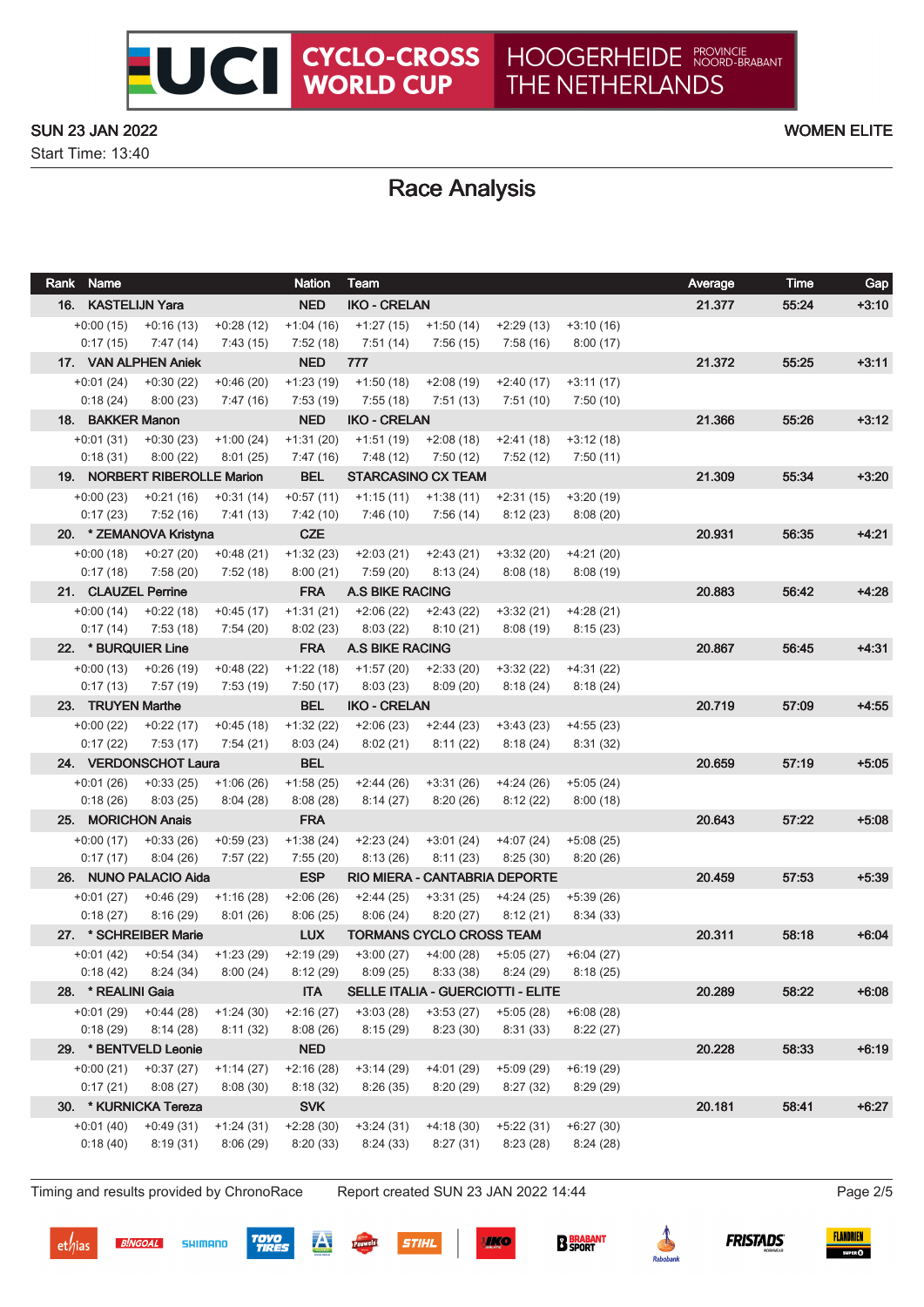Start Time: 13:40

# Race Analysis

| Rank Name               |                             |                         | <b>Nation</b>           | Team                    |                                         |                          |                         | Average                                             | <b>Time</b> | Gap     |
|-------------------------|-----------------------------|-------------------------|-------------------------|-------------------------|-----------------------------------------|--------------------------|-------------------------|-----------------------------------------------------|-------------|---------|
|                         | 31. BRANDAU Elisabeth       |                         | <b>GER</b>              |                         |                                         |                          |                         | 20.145                                              | 58:47       | $+6:33$ |
|                         | $+0.02(48)$ $+1.15(47)$     | $+1:53(37)$             | $+2:45(35)$             | $+3:32(32)$             | $+4:19(31)$                             | $+5:21(30)$              | $+6:33(31)$             |                                                     |             |         |
| 0:19(48)                | 8:44(47)                    | 8:09(31)                | 8:08(27)                | 8:15(28)                | 8:20(28)                                | 8:21(27)                 | 8:31(30)                |                                                     |             |         |
|                         | 32. VERHESTRAETEN Karen     |                         | <b>BEL</b>              | <b>IKO - CRELAN</b>     |                                         |                          |                         | 20.056                                              | 59:03       | $+6:49$ |
| $+0:01(36)$             | $+1:02(37)$                 | $+1:44(35)$             | $+2:42(33)$             | $+3:32(33)$             | $+4:27(33)$                             | $+5:33(32)$              | $+6:49(32)$             |                                                     |             |         |
| 0:18(36)                | 8:32(37)                    | 8:13(34)                | 8:14(31)                | 8:18(30)                | 8:28 (32)                               | 8:25(31)                 | 8:35(34)                |                                                     |             |         |
| 33. VAN LOY Ellen       |                             |                         | <b>BEL</b>              |                         |                                         |                          |                         | 19.983                                              | 59:16       | $+7:02$ |
| $+0:01(33)$             | $+0:50(32)$                 | $+1:30(32)$             | $+2:28(31)$             | $+3:24(30)$             | $+4:20(32)$                             | $+5:37(33)$              | $+7:02(33)$             |                                                     |             |         |
| 0:18(33)                | 8:20(32)                    | 8:11(33)                | 8:14(30)                | 8:24(32)                | 8:29(34)                                | 8:36(37)                 | 8:44(37)                |                                                     |             |         |
|                         | 34. VERHOEVEN Suzanne       |                         | <b>BEL</b>              |                         |                                         |                          |                         | 19.963                                              | 59:19       | $+7:05$ |
| $+0:01(28)$             | $+1:01(35)$                 | $+1:49(36)$             | $+2:54(36)$             | $+3:45(34)$             | $+4:41(34)$                             | $+5:53(34)$              | $+7:05(34)$             |                                                     |             |         |
| 0:18(28)                | 8:31(36)                    | 8:19(39)                | 8:21(34)                | 8:19 (31)               | 8:29(33)                                | 8:31(34)                 | 8:31(31)                |                                                     |             |         |
|                         | 35. KAPTHEIJNS Maud         |                         | <b>NED</b>              |                         |                                         |                          |                         | CX TEAM DESCHACHT-GROUP HENS-CONTAINERS MAES 19.958 | 59:20       | $+7:06$ |
| $+0:01(32)$             | $+1:18(48)$                 | $+2:14(48)$             | $+3:28(44)$             | $+4:25(40)$             | $+5:09(38)$                             | $+6:10(37)$              | $+7:06(35)$             |                                                     |             |         |
| 0:18(32)                | 8:48(48)                    | 8:27(47)                | 8:30(41)                | 8:25(34)                | 8:17(25)                                | 8:20(26)                 | 8:15(22)                |                                                     |             |         |
|                         | 36. * VENTURELLI Federica   |                         | <b>ITA</b>              |                         |                                         |                          |                         | 19.841                                              | 59:41       | $+7:27$ |
| $+0:01(41)$             | $+0:51(33)$                 | $+1:36(33)$             | $+2:42(32)$             | $+3:46(35)$             | $+4:47(35)$                             | $+6:07(36)$              | $+7:27(36)$             |                                                     |             |         |
| 0:18(41)                | 8:21(33)                    | 8:16(36)                | 8:22(35)                | 8:32(40)                | 8:34(42)                                | 8:39(39)                 | 8:39(35)                |                                                     |             |         |
| 37. * CORVI Valentina   |                             |                         | <b>ITA</b>              |                         |                                         |                          |                         | 19.840                                              | 59.41       | $+7:27$ |
| $+0:01(38)$             | $+0:49(30)$                 | $+1:36(34)$             | $+2:43(34)$             | $+3:46(36)$             | $+4:47(36)$                             | $+6:06(35)$              | $+7:27(37)$             |                                                     |             |         |
| 0:18(38)                | 8:19(30)                    | 8:18(37)                | 8:23(37)                | 8:31(39)                | 8:34(40)                                | 8:38(38)                 | 8:40(36)                |                                                     |             |         |
| 38. * CRABBE Kiona      |                             |                         | <b>BEL</b>              | <b>PLANTUR-PURA</b>     |                                         |                          |                         | 19.741                                              | 59:59       | $+7:45$ |
| $+0:01(35)$             | +1:14 (46)                  | $+1:58(39)$             | $+3:04(37)$             | $+4:04(37)$             | $+5:06(37)$                             | $+6:19(38)$              | $+7:45(38)$             |                                                     |             |         |
| 0:18(35)                | 8:44(46)                    | 8:15(35)                | 8:22(36)<br><b>BEL</b>  | 8:28(36)                | 8:35(41)                                | 8:32(36)                 | 8:45(38)                | 19.618                                              | 1:00:22     | $+8:08$ |
|                         | 39. * BROUWERS Julie        |                         |                         |                         |                                         |                          |                         |                                                     |             |         |
| $+0.02(50)$<br>0:19(50) | $+1:14(44)$<br>8:43 (44)    | $+2:08(47)$<br>8:25(44) | $+3:15(40)$<br>8:23(38) | $+4:18(38)$<br>8:31(38) | $+5:15(39)$<br>8:30(36)                 | $+6:28(39)$<br>8:32 (35) | $+8:08(39)$<br>8:59(39) |                                                     |             |         |
| 40. * BRAMATI Lucia     |                             |                         | <b>ITA</b>              |                         |                                         |                          |                         | 19.790                                              | $-1$ LAP    |         |
| $+0:01(37)$             | $+1:02(36)$                 | $+1:54(38)$             | $+3:09(39)$             | $+4:18(39)$             | $+5:16(40)$                             |                          |                         |                                                     |             |         |
| 0:18(37)                | 8:32(35)                    | 8:23(41)                | 8:31(42)                | 8:37(42)                | 8:31(37)                                |                          |                         |                                                     |             |         |
| 41. * SEIDEL Clea       |                             |                         | <b>GER</b>              |                         | <b>CERATIZIT - WNT PRO CYCLING TEAM</b> |                          |                         | 19.748                                              | $-1$ LAP    |         |
| $+0.02(54)$             | $+1:11(42)$                 | $+2:06(45)$             | $+3:24(41)$             | $+4:25(41)$             | $+5:21(41)$                             |                          |                         |                                                     |             |         |
| 0:19(54)                | 8:40(42)                    | 8:26(45)                | 8:34(44)                | 8:29(37)                | 8:29(35)                                |                          |                         |                                                     |             |         |
|                         | 42. * VANICKOVA Tereza      |                         | <b>CZE</b>              |                         |                                         |                          |                         | 19.568                                              | $-1$ LAP    |         |
|                         | $+0.01(29)$ $+1.05(38)$     | $+2:02(44)$             | +3:24 (42)              | +4:37 (44)              | +5:45 (42)                              |                          |                         |                                                     |             |         |
| 0:18(29)                | 8:35(40)                    | 8:28(48)                | 8:38(46)                | 8:41(44)                | 8:41(43)                                |                          |                         |                                                     |             |         |
|                         | 43. KUYK-WHITE Taylor       |                         | <b>USA</b>              |                         |                                         |                          |                         | 19.545                                              | $-1$ LAP    |         |
| $+0.03(57)$             | $+1:11(41)$                 | $+1:59(41)$             | $+3:08(38)$             | $+4:30(42)$             | $+5:48(43)$                             |                          |                         |                                                     |             |         |
| 0:20(57)                | 8:39(41)                    | 8:19(40)                | 8:25(39)                | 8:50(46)                | 8:51(46)                                |                          |                         |                                                     |             |         |
|                         | 44. * SCHNEEBELI Jacqueline |                         | <b>SUI</b>              |                         |                                         |                          |                         | 19.534                                              | $-1$ LAP    |         |
| +0:01 (45)              | $+1:14(45)$                 | $+2:01(42)$             | $+3:36(47)$             | $+4:49(46)$             | $+5:49(45)$                             |                          |                         |                                                     |             |         |
| 0:18(45)                | 8:44(45)                    | 8:18(38)                | 8:51(48)                | 8:41(45)                | 8:33(39)                                |                          |                         |                                                     |             |         |
|                         | 45. * HANAKOVA Eliska       |                         | <b>CZE</b>              |                         |                                         |                          |                         | 19.545                                              | $-1$ LAP    |         |
| $+0.02(49)$             | $+1:13(43)$                 | $+2:08(46)$             | $+3:24(43)$             | $+4:36(43)$             | $+5:48(44)$                             |                          |                         |                                                     |             |         |
| 0:19(49)                | 8:42(43)                    | 8:26(43)                | 8:32(43)                | 8:40(43)                | 8:45(44)                                |                          |                         |                                                     |             |         |
|                         |                             |                         |                         |                         |                                         |                          |                         |                                                     |             |         |

Timing and results provided by ChronoRace Report created SUN 23 JAN 2022 14:44 Page 3/5

SHIMANO

**BINGOAL** 













é

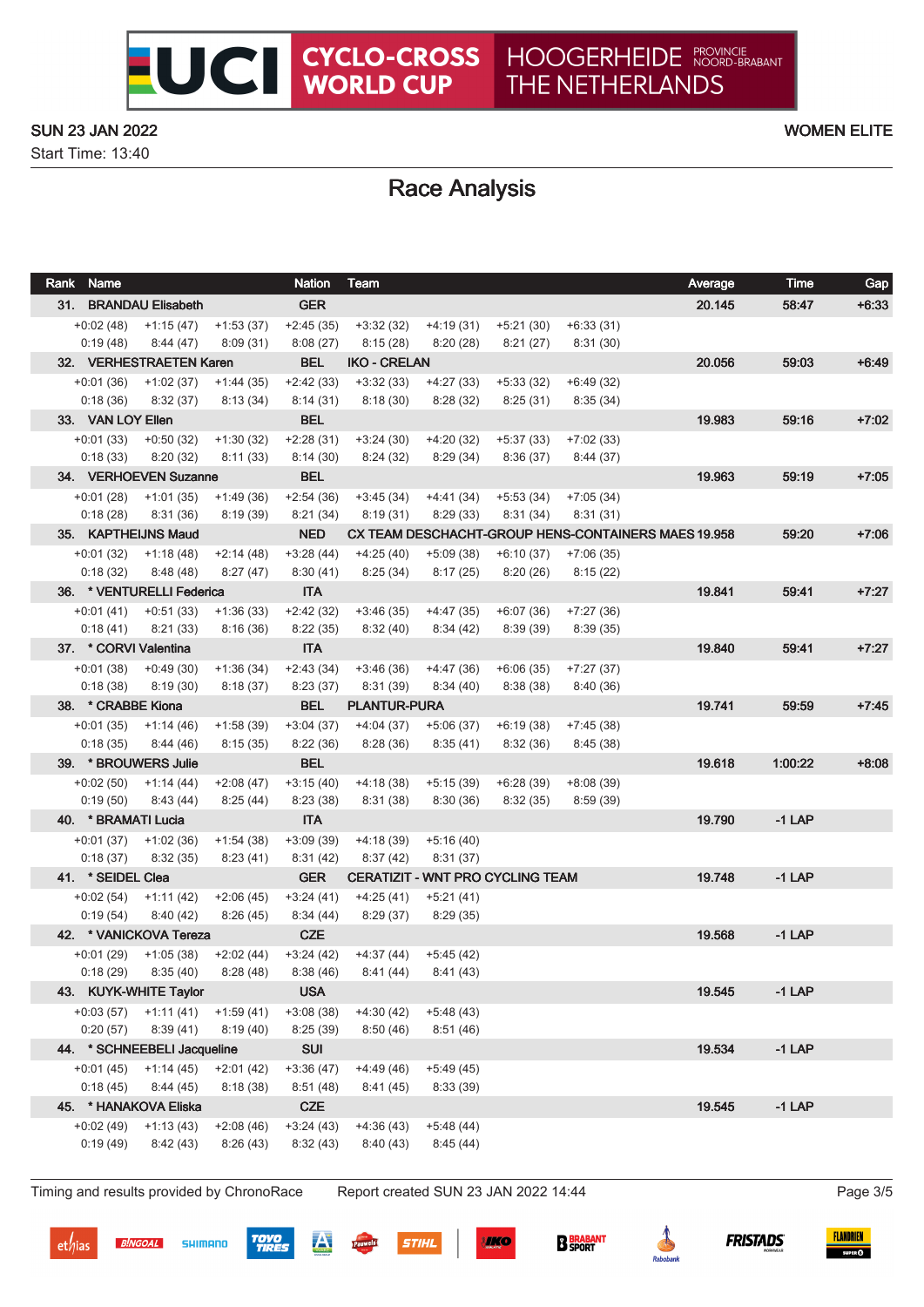Start Time: 13:40

# Race Analysis

|       | Rank Name                   |                         |                                        | <b>Nation</b> | Team                                    |                                     | Average            | <b>Time</b> | Gap             |
|-------|-----------------------------|-------------------------|----------------------------------------|---------------|-----------------------------------------|-------------------------------------|--------------------|-------------|-----------------|
|       | 46. * JERABKOVA Barbora     |                         |                                        | <b>CZE</b>    |                                         |                                     | 19.514             | $-1$ LAP    |                 |
|       |                             |                         | $+0.01(43)$ $+1.06(40)$ $+2.02(43)$    | $+3:28(45)$   | +4:37 (45)                              | +5:52 (46)                          |                    |             |                 |
|       | $0:18(43)$ $8:36(39)$       |                         | 8:27 (46)                              | 8:42 (47)     | 8:37 (41)                               | 8:48 (45)                           |                    |             |                 |
|       | 47. BONNAFOUS Lea           |                         |                                        | <b>FRA</b>    | <b>OCF TEAM CROSS</b>                   |                                     | 19.424             | $-2$ LAP    |                 |
|       | $+0.02(55)$ $+1.23(51)$     |                         | +2:23 (49)                             | $+3:36(46)$   | $+4:58(47)$                             |                                     |                    |             |                 |
|       | $0:19(55)$ $8:52(51)$       |                         | 8:31 (49)                              | 8:29(40)      | 8:50 (47)                               |                                     |                    |             |                 |
|       | 48. * HLADIKOVA Katerina    |                         |                                        | <b>CZE</b>    |                                         |                                     | 19.366             | $-2$ LAP    |                 |
|       |                             |                         | $+0.02(53)$ $+1.06(39)$ $+1.59(40)$    | $+3:38(48)$   | $+5:04(48)$                             |                                     |                    |             |                 |
|       | $0:19(53)$ $8:35(38)$       |                         | 8:24 (42)                              | 8:55 (50)     | 8:54 (48)                               |                                     |                    |             |                 |
|       | 49. * DLASKOVA Vanda        |                         |                                        | <b>CZE</b>    |                                         |                                     | 18.937             | $-2$ LAP    |                 |
|       | $+0.01(34)$ $+1.24(52)$     |                         | +2:39 (51)                             | $+4:24(50)$   | $+5:52(50)$                             |                                     |                    |             |                 |
|       | $0:18(34)$ $8:54(52)$       |                         | 8:46 (51)                              | 9:01(52)      | 8:56 (49)                               |                                     |                    |             |                 |
|       | 50. * BETI PEREZ Marta      |                         |                                        | <b>ESP</b>    |                                         |                                     | 18.993             | $-2$ LAP    |                 |
|       | $+0.02(52)$ $+1.20(49)$     |                         | $+2:32(50)$                            | $+4:10(49)$   | $+5:46(49)$                             |                                     |                    |             |                 |
|       | $0:19(52)$ $8:49(49)$       |                         | 8:43(50)                               | 8:54(49)      | 9:04(50)                                |                                     |                    |             |                 |
|       |                             |                         | 51. * MODENES GARCIA DE MOTILOA MEGGIR |               |                                         |                                     | 18.887             | $-3$ LAP    |                 |
|       |                             |                         | $+0.01(44)$ $+1.20(50)$ $+2.46(52)$    | $+4:32(51)$   |                                         |                                     |                    |             |                 |
|       | 0:18(44)                    | 8:50(50)                | 8:57(52)                               | 9:02(53)      |                                         |                                     |                    |             |                 |
|       | 52. * MOLENGRAAF Lauren     |                         |                                        | <b>NED</b>    |                                         |                                     | 18.413             | $-3$ LAP    |                 |
|       | $+0.02(47)$ $+2.11(58)$     |                         | +3:54 (56)                             | $+5:14(52)$   |                                         |                                     |                    |             |                 |
|       | 0:19(47)                    | 9:40 (58)               | 9:14 (54)                              | 8:36(45)      |                                         |                                     |                    |             |                 |
|       | 53. * BARTHELS Layla        |                         |                                        | <b>LUX</b>    |                                         |                                     | 18.325             | $-3$ LAP    |                 |
|       | $+0.02(51)$ $+1.43(54)$     |                         | $+3:17(53)$                            | $+5:22(53)$   |                                         |                                     |                    |             |                 |
|       | 0:19(51)                    | 9:12 (54)               | 9:05(53)                               | 9:21(55)      |                                         |                                     |                    |             |                 |
|       | 54. * BARTHELS Maite        |                         |                                        | <b>LUX</b>    |                                         | ANDY SCHLECK - CP NVST - IMMO LOSCH | 18.060             | $-3$ LAP    |                 |
|       | $+0.02(46)$ $+1.37(53)$     |                         | $+4:02(58)$                            | $+5:47(55)$   |                                         |                                     |                    |             |                 |
|       | 0:19(46)                    | 9:06(53)                | 9:56 (58)                              | 9:01(51)      |                                         |                                     |                    |             |                 |
|       | 55. MALIK Jennifer          |                         |                                        | <b>USA</b>    |                                         |                                     | 18.267             | $-3$ LAP    |                 |
|       | $+0.02(56)$ $+1.47(55)$     |                         | $+3:30(54)$                            | $+5:27(54)$   |                                         |                                     |                    |             |                 |
|       | 0:19(56)                    | 9:16(55)                | 9:14(55)                               | 9:13(54)      |                                         |                                     |                    |             |                 |
|       | 56. COOGAN CISEK Corey      |                         |                                        |               |                                         | USA VELOREVOLUTION WPCYCLES         | 17.968             | $-3$ LAP    |                 |
|       | $+0.03(58)$ $+1.52(56)$     |                         | +3:43 (55)                             | $+5:56(56)$   |                                         |                                     |                    |             |                 |
|       | 0:20(58)                    | 9:20(56)                | 9:22(56)                               | 9:29(56)      |                                         |                                     |                    |             |                 |
|       |                             |                         | 57. * MIRA JUAREZ Laura Maria          | <b>ESP</b>    |                                         |                                     | 17.685             | $-3$ LAP    |                 |
|       |                             |                         | $+0.01(39)$ $+1.52(57)$ $+3.54(57)$    | $+6:23(57)$   |                                         |                                     |                    |             |                 |
|       | 0:18(39)<br><b>KAY Anna</b> | 9:22(57)                | 9:33(57)                               | 9:45(57)      |                                         |                                     |                    |             |                 |
|       |                             |                         |                                        | <b>GBR</b>    |                                         | <b>STARCASINO CX TEAM</b>           | 21.022             | <b>DNF</b>  |                 |
|       | $+0:01(25)$<br>0:18(25)     | $+0:31(24)$<br>8:01(24) | $+1:03(25)$<br>8:03(27)                |               |                                         |                                     |                    |             |                 |
|       | * KRAHL Judith              |                         |                                        | <b>GER</b>    |                                         | <b>SCHAMEL P/B KLOSTER KITCHEN</b>  |                    | <b>DNS</b>  |                 |
|       |                             |                         |                                        |               |                                         |                                     |                    |             |                 |
|       | <b>Entries / Nations</b>    |                         |                                        |               | <b>Fastest lap</b>                      |                                     | Race configuration |             | <b>Distance</b> |
| 59/13 |                             |                         |                                        |               | PIETERSE Puck (NED), 0:07:15, 23.13km/h | 140m+7x2.8km                        |                    | 19.74km     |                 |

**SHIMANO** 

**BINGOAL** 

TOYO<br>TIDE

**STIHL** 

**IKO** 

**B** BRABANT

FLANDRIEN

 $\frac{1}{2}$ 

**FRISTADS**